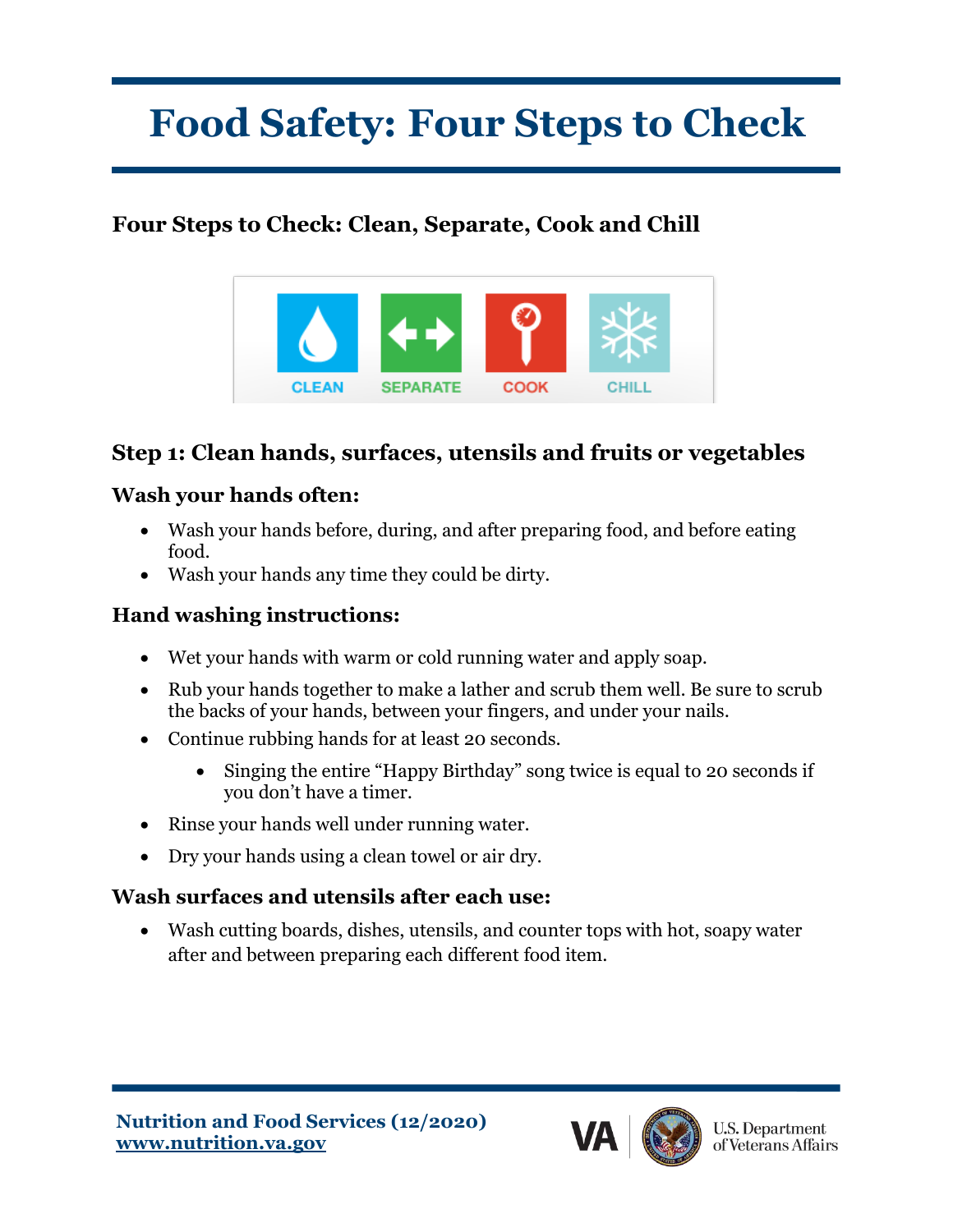#### **Wash fruits and veggies:**

- Cut away damaged or bruised areas, then rinse produce under running water.
- Scrub produce with a produce brush if needed to remove all dirt.
- Dry produce with a clean paper or cloth towel.
- Meat, poultry and eggs do not need to be washed.

## **Step 2: Separate to avoid cross-contamination:**

#### **Avoid cross-contamination during cooking:**

- Use a different cutting board and plate for produce than you use for meat, poultry, seafood or eggs.
- Wash all plates, utensils, and cutting boards that held raw meat, poultry, seafood, or eggs fully after use.

## **Avoid cross-contamination during grocery shopping:**

- Separate raw meat, poultry, seafood, and eggs from other foods in your shopping cart.
- Place raw meat, poultry, and seafood in plastic bags to contain the juices.

## **Avoid cross-contamination during food storage:**

- Keep meat, poultry, seafood, and eggs separate from all other foods in the fridge.
- Place raw meat, poultry and seafood in containers or sealed bags.
- Consider storing raw meat, poultry and seafood on a fridge shelf below where produce is stored so it does not drip onto the produce.
- Freeze meats if you're not planning to use them within a few days.



**U.S. Department** of Veterans Affairs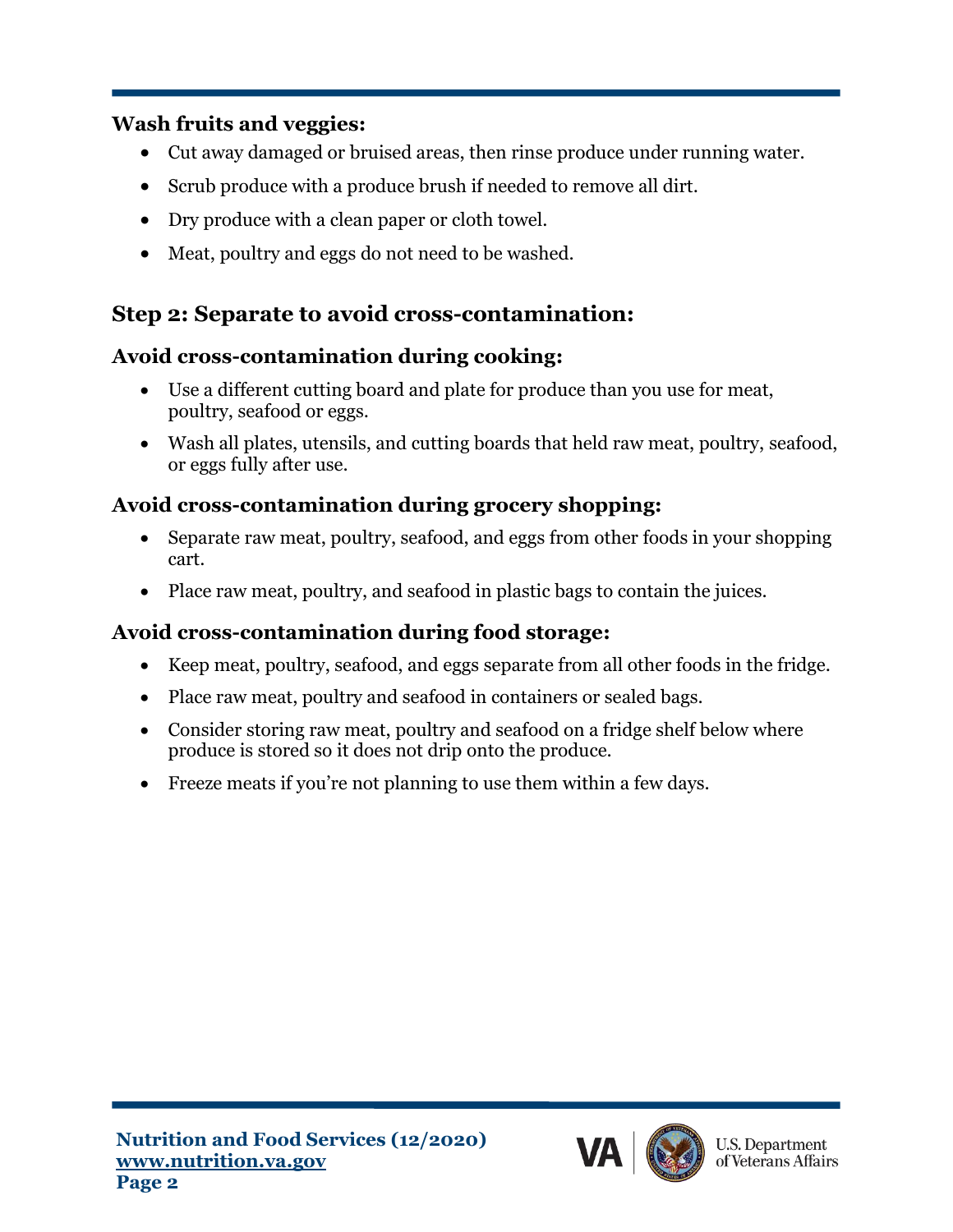#### **Step 3: Cook to a safe temperature**

#### **Avoid the "danger zone:"**

- The bacteria that cause food poisoning multiply quickest between 40° and 140° Fahrenheit.This temperature range is called the danger zone.
- Color and texture can't tell you if a food is at the correct temperature. Use a food thermometer to make sure your food is done and has cooked to a safe temperature.
- Table 1 *Safe Cooking Temperatures* included below is a guide for what temperatures to cook different foods to.

## **Keep hot food hot:**

- After it is cooked keep food at 140° Fahrenheit or above.
- Use a heat source like a chafing dish, warming tray, or slow cooker to keep food warm or eat food immediately after cooking.

## **Cooking in your microwave safely:**

- Stop microwave and stir foods halfway through heating.
- After heating, let the food stand for 1-2 minutes to allow it to continue to cook.
- Use a food thermometer to make sure food is 165°F or warmer.

# **Step 4: Chill food in the refrigerator quickly and thaw safely:**

## **Refrigerate perishable foods within two hours:**

- Your fridge should be between 40 °F and 32 °F
- Your freezer should be o °F or below
- Use shallow containers to help leftovers chill faster.
- Make sure to throw leftovers and food away before it spoils or grows harmful bacteria. Table 2 *Safe Storage Times* included below is a reference for how long perishable food can keep before if should be thrown out.

## **Thaw foods safely to avoid growth of harmful bacteria:**

- Never thaw or marinate foods on the counter.
- Thaw or marinate foods in the refrigerator if you can**.** Place the food on a plate or in a container to prevent any juices from leaking.

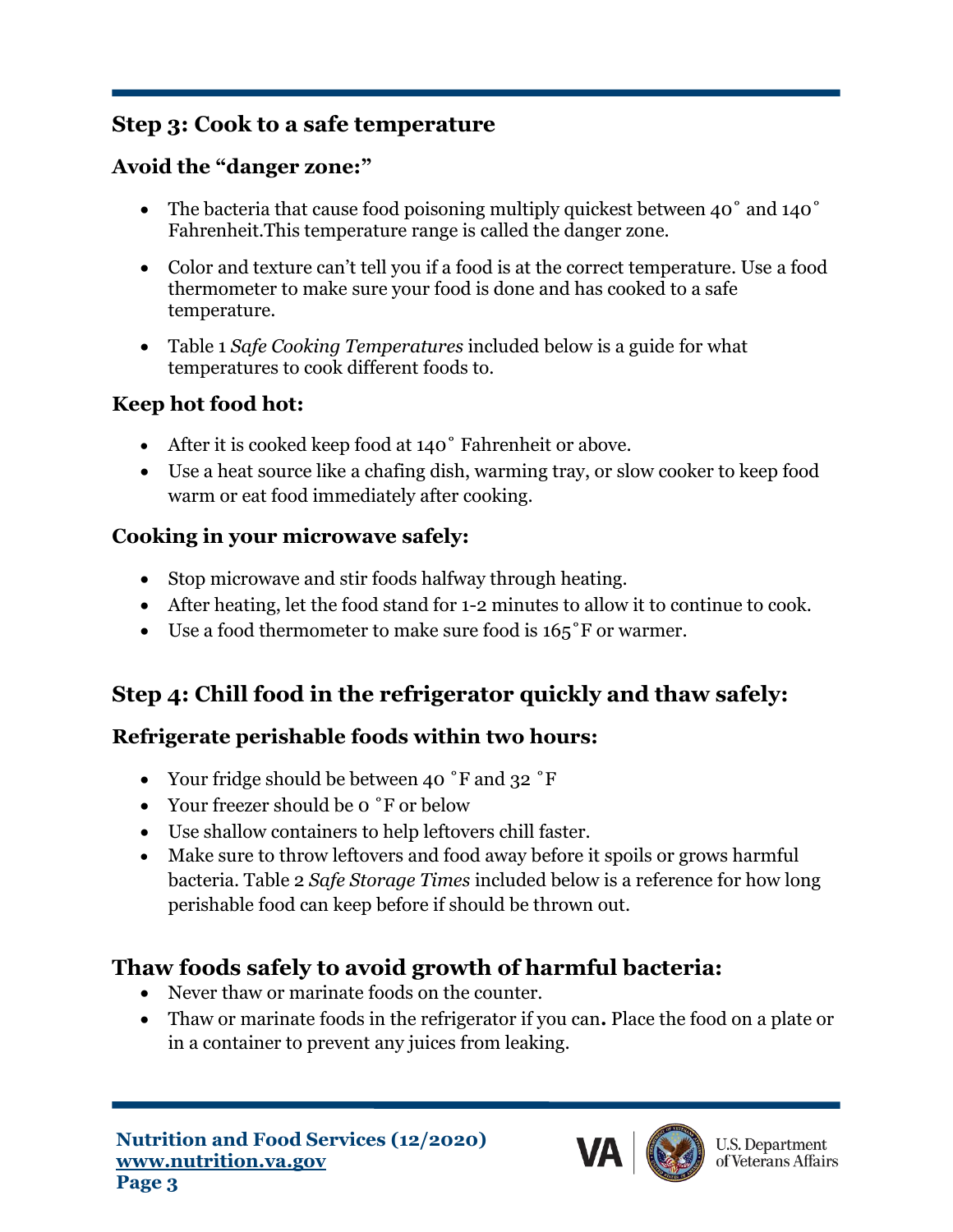- To thaw food faster, you can put the frozen package in a watertight plastic bag and submerge it in cold water. Change the water every 30 minutes.
- Follow instructions in your owner's manual to safely thaw foods in the microwave.
- It is safe to cook food frozen without thawing but it may take longer.

| Category                                          | Food                                                                               | <b>Minimum</b>                                         | <b>Rest Time</b>   |
|---------------------------------------------------|------------------------------------------------------------------------------------|--------------------------------------------------------|--------------------|
|                                                   |                                                                                    | Temperature                                            |                    |
| <b>Meat</b><br>(Beef, Pork,<br><b>Veal, Lamb)</b> | Steaks, chops, and<br>roasts                                                       | $145^{\circ}$ F                                        | At least 3 minutes |
|                                                   | <b>Ground Meat</b>                                                                 | $160^{\circ}$ F                                        | None               |
|                                                   | Ham, fresh or<br>uncooked                                                          | $145^{\circ}$ F                                        | At least 3 minutes |
|                                                   | Ham, fully cooked<br>(to reheat)                                                   | 140° F if packaged<br>in a USDA-<br>inspected facility | None               |
|                                                   |                                                                                    | $165^{\circ}$ F all others                             | None               |
| <b>Poultry</b>                                    | All Poultry (breasts,<br>whole bird, legs,<br>thighs, wings,<br>giblets, stuffing) | $165^{\circ}$ F                                        | None               |
|                                                   | <b>Ground Poultry</b>                                                              | $165^{\circ}$ F                                        | None               |
| Eggs & Egg<br><b>Dishes</b>                       | Eggs                                                                               | 160° F and yolk and<br>white are firm                  | None               |
|                                                   | <b>Egg Dishes</b>                                                                  | $160^{\circ}$ F                                        | None               |
| <b>Fish and</b><br><b>Shellfish</b>               | Fish                                                                               | $145^{\circ}$ F                                        | None               |
|                                                   | Shellfish                                                                          | $145^{\circ}$ F                                        | None               |
| Leftovers &<br><b>Casseroles</b>                  | Leftovers                                                                          | $165^{\circ}$ F                                        | None               |
|                                                   | Casseroles                                                                         | $165^{\circ}$ F                                        | None               |

#### **Table 1: Safe Cooking Temperatures**